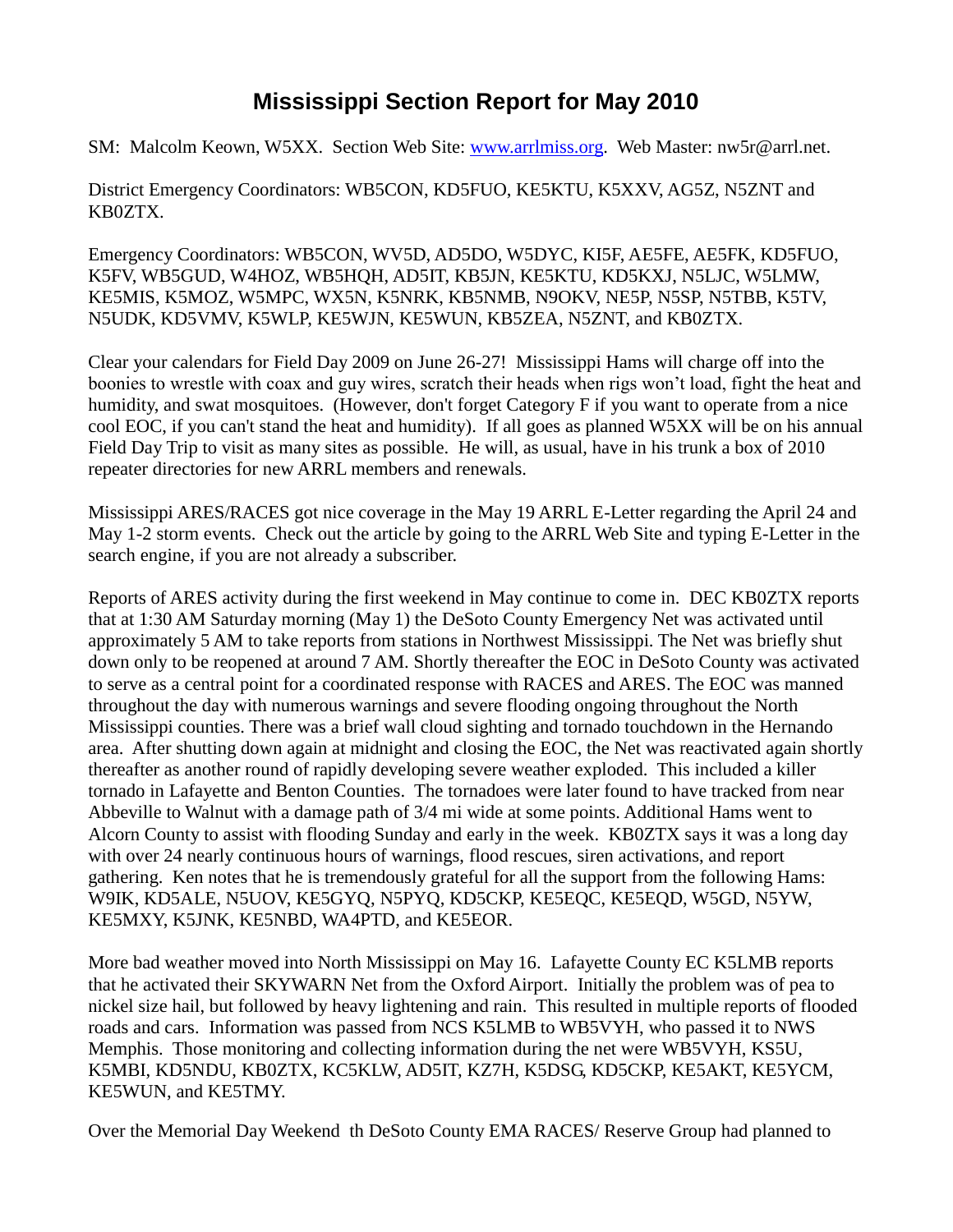assist Search and Rescue with communications for lake patrol activities. DEC/EC KB0ZTX reports that on Saturday morning plans changed as the Search and Rescue Group was called out to assist the Tunica County Sheriff's Office with locating a missing person at Tunica Lake. The Group started their support at the Command Post at 9 AM Saturday morning and wrapped up a bit before dark. They then deployed again on Sunday AM with the team; however, the search was concluded when the deceased person was located. The Group provided communications for the Command Post and documentation of the activities during the search. The operators completed the weekend's support by returning to the original lake patrol activities. The following RACES members supported the callout KE5NBD, N5UOV, KE5NBC, W9IK, and KB0ZTX.

N5UDK points out that NOAA has predicted that there is an 85% chance of having an above normal hurricane season in the North Atlantic, Caribbean, and the Gulf of Mexico. This would be a good time for all Mississippi hams to review the Mississippi Emergency Operations Plan which can be downloaded at www.arrlmiss.org.

Lauderdale/Clark EC AE5FE reports that the Lauderdale Emergency Management Agency (LEMA) conducted their annual Simulated Emergency Test (SET) which was called Operation Gale Wind. This storm event simulated extreme weather conditions as a result of a Hurricane that made landfall and resulted in tornadoes in the Lauderdale County area. During the exercise two tornado warnings were issued which resulted in structural damage and injuries to Clarkedale School, Meridian High School, Northeast High School, and Naval Air Station (NAS) Meridian. Additionally, simulated injuries were reported from Lockheed at the Industrial Complex. ARES communication in conjunction local EMA communications were used to give local hospitals advance notice of casualties inbound to their facilities. Confirmation of arrivals at Rush Hospital were relayed to Lauderdale EMA EOC. As a result of this exercise the Red Cross Key Chapter expressed an interest in partnering with ARES which is currently being negotiated in accordance with the MOU between ARRL and ARC National. The City of Meridian, the Lauderdale County Sheriff's Office, and Anderson Hospital also expressed an interest in ARES capabilities and the speed and ease that we were able to transfer information.

EC N9OKV reports that a SET was also conducted in Harrison County on May 15. The SET began with ARES Members arriving at N9OKV's QTH. Members were then assigned to Teams and given deployment locations. Members then left for their designated locations. They were to use a box of parts given to them to assemble antennas for VHF, UHF and HF communications. When the Teams arrived at their locations they assembled antennas for communications. VHF and HF communications were established; however, UHF communications did not work out. Each team was able to deploy, install a station, and then formulate and send 4 NTS messages within a 3 hour window for this exercise. When the SET was completed, the Teams assembled back at N9OKV's QTH and a critique was held. The general feeling was this was a successful test of our abilities. Conclusions of the Critique were (a) more time was needed for the exercise; (b) NTS message handling training is needed; (c) antenna construction training is needed; and (d) Team Members need to spend more time reading instructions when given their assignments and to pay closer attention to verbal instructions. Good Exercise! This is really a unique way to conduct a SELauderdale/Clark EC AE5FE reports that the Lauderdale Emergency Management Agency (LEMA) conducted their annual Simulated Emergency Test (SET) which was called Operation Gale Wind. This storm event simulated extreme weather conditions as a result of a Hurricane that made landfall and resulted in tornadoes in the Lauderdale County area. During the exercise two tornado warnings were issued which resulted in structural damage and injuries to Clarkedale School, Meridian High School, Northeast High School, and Naval Air Station (NAS) Meridian. Additionally, simulated injuries were reported from Lockheed at the Industrial Complex.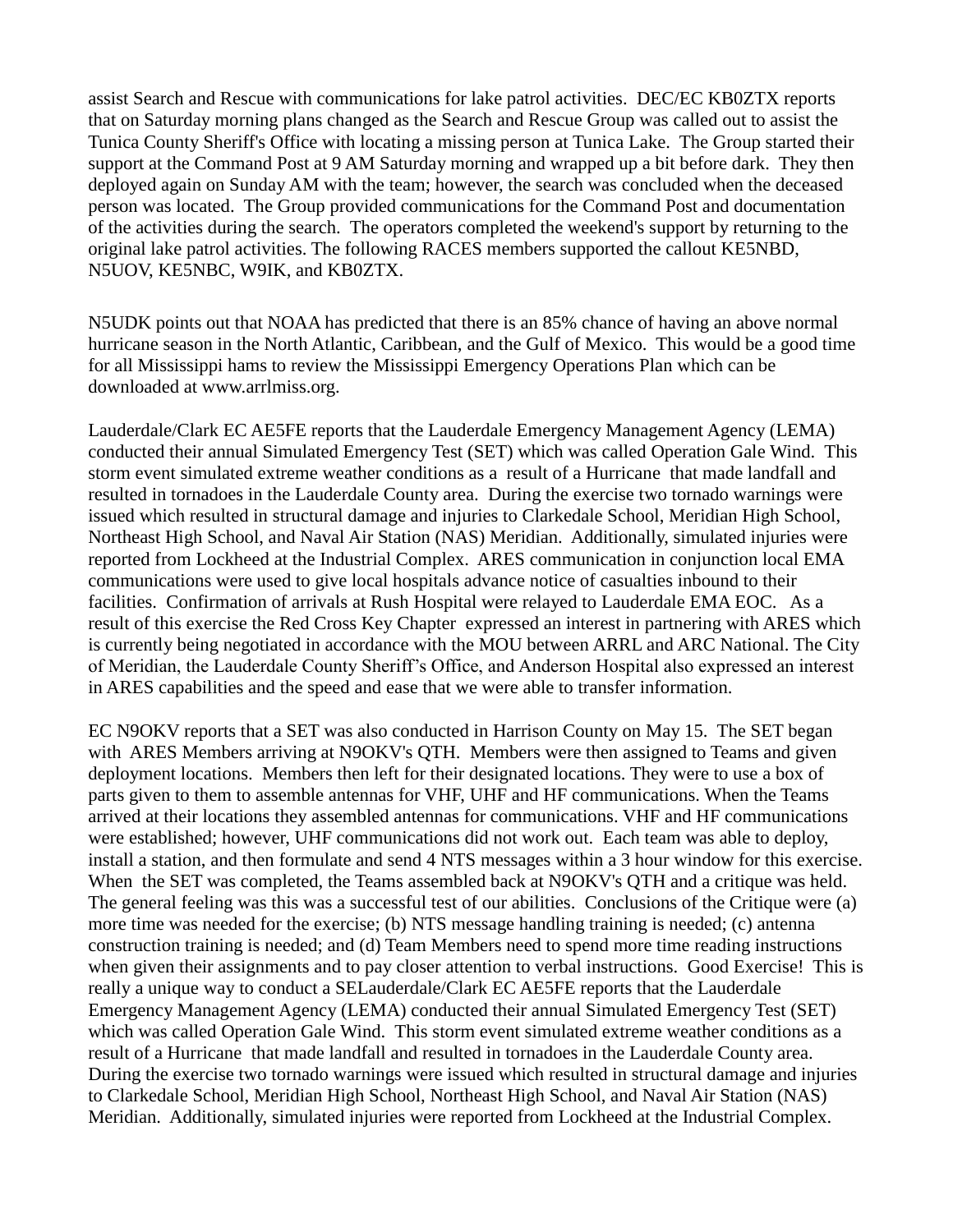ARES communication in conjunction local EMA communications were used to give local hospitals advance notice of casualties inbound to their facilities. Confirmation of arrivals at Rush Hospital were relayed to Lauderdale EMA EOC. As a result of this exercise the Red Cross Key Chapter expressed an interest in partnering with ARES which is currently being negotiated in accordance with the MOU between ARRL and ARC National. The City of Meridian, the Lauderdale County Sheriff's Office, and Anderson Hospital also expressed an interest in ARES capabilities and the speed and ease that we were able to transfer information.

T.T.

On Memorial Day the Lowndes County ARC operated from Friendship Cemetery in Columbus to bring recognition to this site. This cemetery has been called "Where flowers healed a nation." On April 25, 1866 the ladies of Columbus decorated the graves of both Confederate and Union Soldiers, who had fallen at Shiloh. As a direct result of this kind gesture, Americans now have a day of honor and remembrance that has come to be known as Memorial Day. Inspired by the kindness of the ladies of Columbus, shortly thereafter Francis Grinch wrote the the famous poem "The Blue and the Gray." Participating in this event were KM5MS, KD5HVF, KD5FUO, and KE5AQU. About 200 QSOs were made. There was plenty of media coverage with TV spots on WCBI and WTVA as well as articles in the Columbus Commercial Dispatch and the Columbus Packet.

On Saturday, May 22nd, the Jackson Amateur Radio Club provided communications support for the 2010 Magnolia Meltdown Race sponsored by St. Dominic Hospital. N5DU reports that the race is a 5k run/walk which begins at the Dominican Plaza on the St. Dominic campus, goes through the Fondren area of Jackson and finishes back at Dominican Plaza. The W5IQ repeater on 147.000 MHz, which is located on the medical office building on the St. Dominic campus, was used for the event. This repeater provides great coverage in the Metro Jackson Area and could be easily reached from any point along the race route with a handheld. The following sixteen amateurs participated in the event: K5CID, KE5ZBW, K5GCY, K1JHS, KA5TJW, N5DRR, K5LEM, KM5GE, AE5OC, KF5GGV, K5KKD, K5XU, NC5Y, K5BLL, K5RWB, and N5DU. The great turnout allowed us to have coverage at every critical turn along the route. JARC wishes to thank all those who participated and also wishes to thank W5IQ for the use of the repeater.

A pat on the back for W5MPC, formerly of Oxford and now of ARRL Headquarters. Mike coauthored with AH6WX a just published new ARRL Publication entitled 'Storm Spotting and Amateur Radio.' The publication was showcased at Dayton and copies can now be purchased through the ARRL on line bookstore.

Also for some more interesting Mississippi related reading, check out the Spring 2010 issue of CQ VHF starting on page 8. Some 18 miles below the Mississippi River Head of Passes along the outlet of the River know as the Southwest Pass lies EL58. This little island is the located at the end of nowhere. Last summer an adventuresome bunch of hams including WA4EWV, K5QE, KD5KDM, N5OMG and Mississippi hams K5YG, N5SIX, and WN2E activated this rare grid. Some of this group will operate as K5N from DL 88 and DL89 in the Big Bend National Park in Texas in late June and early July. See [http://www.kcvhfgridbandits.com/kc\\_vhf\\_grid\\_bandits\\_037.htm](http://www.kcvhfgridbandits.com/kc_vhf_grid_bandits_037.htm) for more info.

Class coordinator AE5JG reports that on June 5 an NTS Message Handling class was conducted at the Garden Park Medical Center in Gulfport with K5MOZ as the primary instructor. An NTS Power Point presentation was given and then all class participants practiced sending, relaying, and receiving messages. Class participation was tremendous. All attendees were provided with a hard copy of the NTS Power Point presentation and a supply of Message Handling Forms to take with them. Operators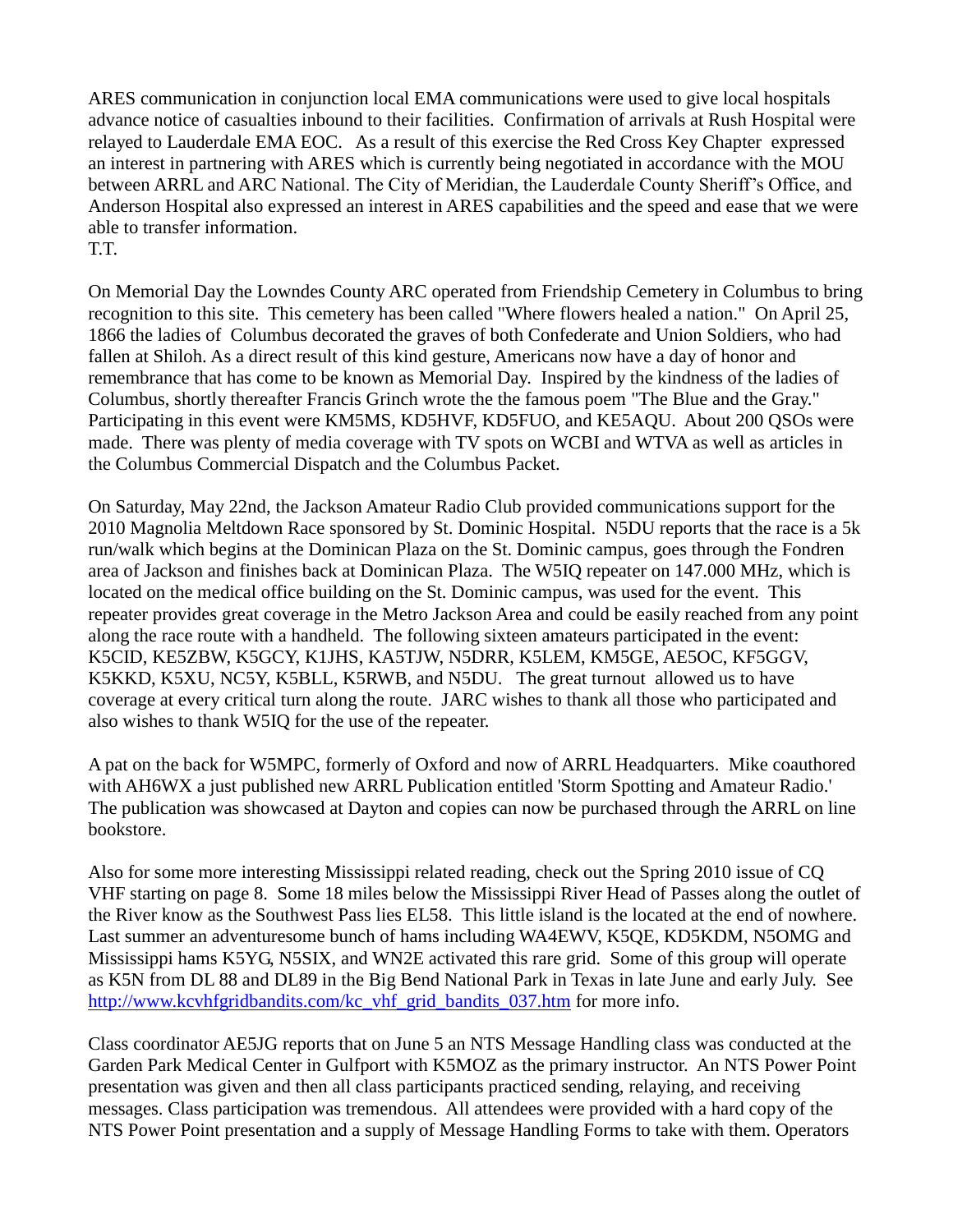receiving certificates of completion for the Message Handling Class were as follows: KF5CXH, K5RRT, KF5ELK, KF5CXG, KE5ZOQ, KE5QHZ, AE5GN, AE5PV, AE5PU, N9OKV, KF5CZF, KE5ZWD, K5KMU, AE5JG, N2PKW, W5DAW, AE5MI, and K5QJ. Good preparation for hurricane season!

Have you ever wondered how many licenses have been issued in your zip code or state? Take a look at [http://hams.mapmash.com/hammap.php.](http://hams.mapmash.com/hammap.php) According to this web site there are now 5,307 hams in Mississippi.

Normally at this place in the Monthly Section Report a listing of the new hams in Mississippi, the license upgrades, and new ARRL Members is provided. The ARRL is still under going a major software transition from the old web site to a new website. As a result this information is not available this month. We'll catch up when the information is available. I did find out that Mississippi ARRL Membership increased by one to 1,058 in April. Keep working!

Congratulations to KA5DON of Camp Shelby, who has been appointed as MARS State Interoperability Coordinator. Don's job is to maintain liaison with ARES/RACES and to make it known that MARS is a compliment to the ARES/RACES emergency communications capabilities. With the different frequencies and modes of operation allowed on MARS, but not on the Ham bands, this makes additional EMCOMM resources available.

Also congratulations are in order for Steve Mooney, K5STM, of Petal, who was awarded the 2010 Magnolia DX Association Scholarship, and to Tim Jones, of Starkville, who won the 2010 Mississippi Scholarship. Steve is a senior at Petal High School and serves as President of the Petal Amateur Wireless Society, participates in Skywarn, and enjoys rag chewing and VHF/UHF operations. He will attend Jones Junior College in Ellisville MS to study Computer Networking Technology with plans for a career as a Network Administrator. Tim is a student at MSU and is studying Computer Engineering to prepare him for a career as a robotics designer. Tim holds a Technician license and is a member of the Mississippi State University Amateur Radio Club (W5YD).

Club Newsletters/Reports: Hattiesburg ARC (AC5E), Meridian ARC (W5MAV), Pearl River County ARC (N5WLW), Northeast Mississippi ARA (KB5NMB) and the Vicksburg ARC (W5WAF).

DEC/EC Reports: WB5CON (NE MS/Alcorn), AE5FE (Lauderdale/Clarke), K5LMB (Lafayette), K5MOZ (Jackson), WX5N (Prentiss and Tishomingo), N9OKV (Harrison), NE5P (Lamar), and KB0ZTX (NW MS/Marshall).

Regret to report the passing of KE5PXC of Wiggins and K4ZLC of Snow Lake Shores. Andy was the EC of Benton County. Also regret to note the passing of KD5FUY of Star. Mr. Jimmie was a retired Navy Veteran and in his retirement years was very active with the Boy Scouts. He was everybody's friend and always willing to lend a hand.

HF Net reports - sessions/QNI/QTC (Net Manager)

Magnolia Section Net 31/990/29 (K5DSG)

MS Baptist Hams Net 4/29/0 (WF5F)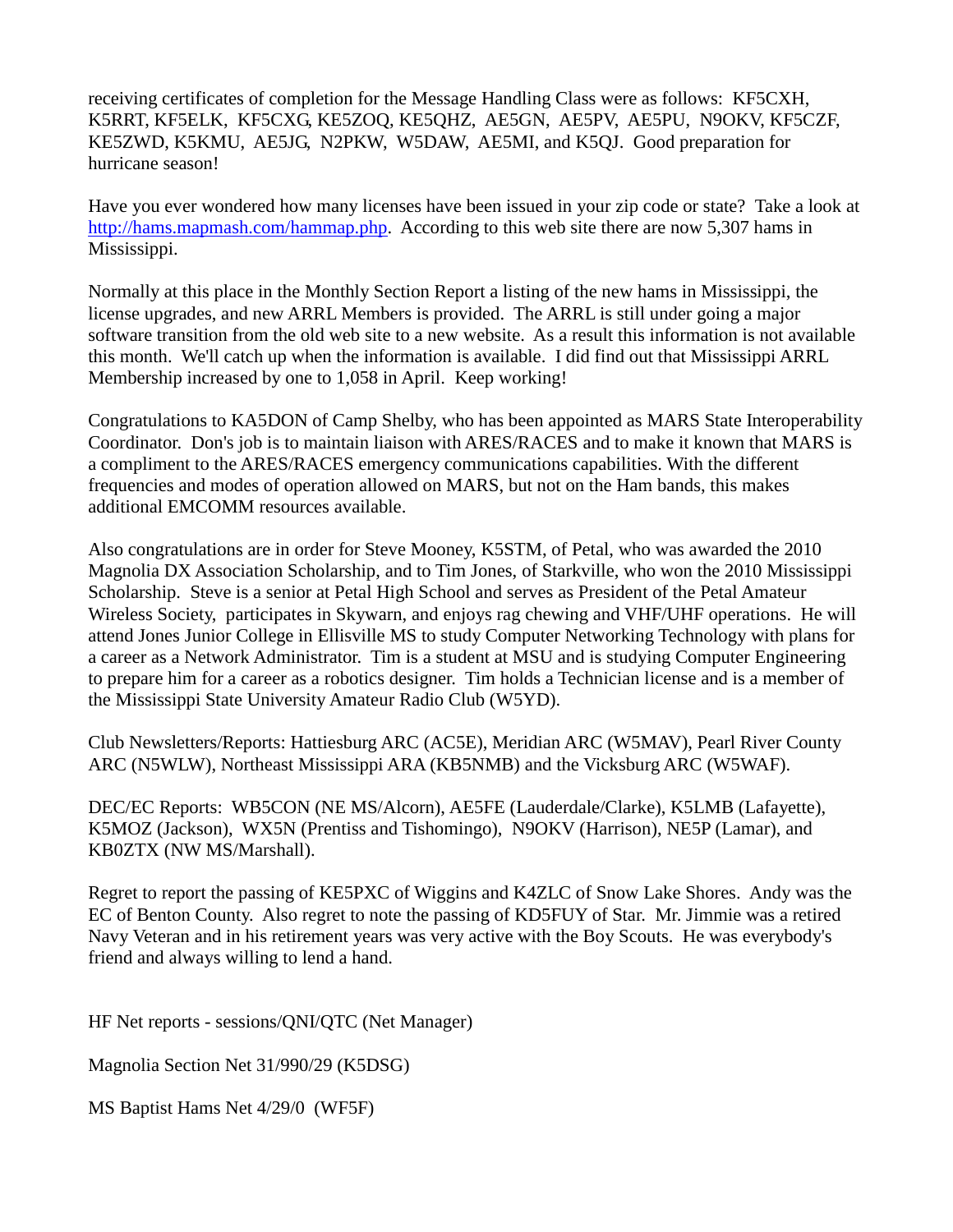MS Digital Traffic Net 8/15/4 (K5DMC)

MSPN 31/2771/55 (K5NRK)

MS Slow Net 21/37/0 (W3TWD)

MTN/OZK 31/146/16 (K4VIZ)

VHF Net Reports - sessions/QNI/QTC (Net Manager)

Alcorn ARES 2/23/0 (WB5CON)

Booneville and Prentiss County 4/43/3 (WX5N)

Capital Area Em Net 5/107/0 (K5XU)

Hattiesburg AEN 5/139/0 (K5MIQ)

Itawamba County ARES 4/34/2 (KB5NMB)

Jackson ARC Em Net 4/30/0 (N5DU)

Jackson Co ARES Net 13/61/44 (K4GSG)

Lowndes County ARC 3/28/0 (AD5DO)

Magnolia DX Assn 4/72/0 (AE5JG)

Meridian Area EN 5/49/4 (AE5FE)

Metro Jackson ARES Net 5/58/1 (N5DU)

Miss/Lou Em Net 5/32/1 (K5NRK)

NE MS ARES 5/62/0 (W5LMW)

Rankin County ARES X/XX/X (K5FV)

South MS YL Net 4/43/0 (KB5CSQ)

SCMSG Info Net 4/31/0 (AE5JG) (Southern Coast Medical Support Group)

Southern MS Friendship Net 22/199/0 (WB5OHN)

Stone County ARES 5/97/0 (KC5VCB)

Tishomingo ARC 5/128/19 (WX5N)